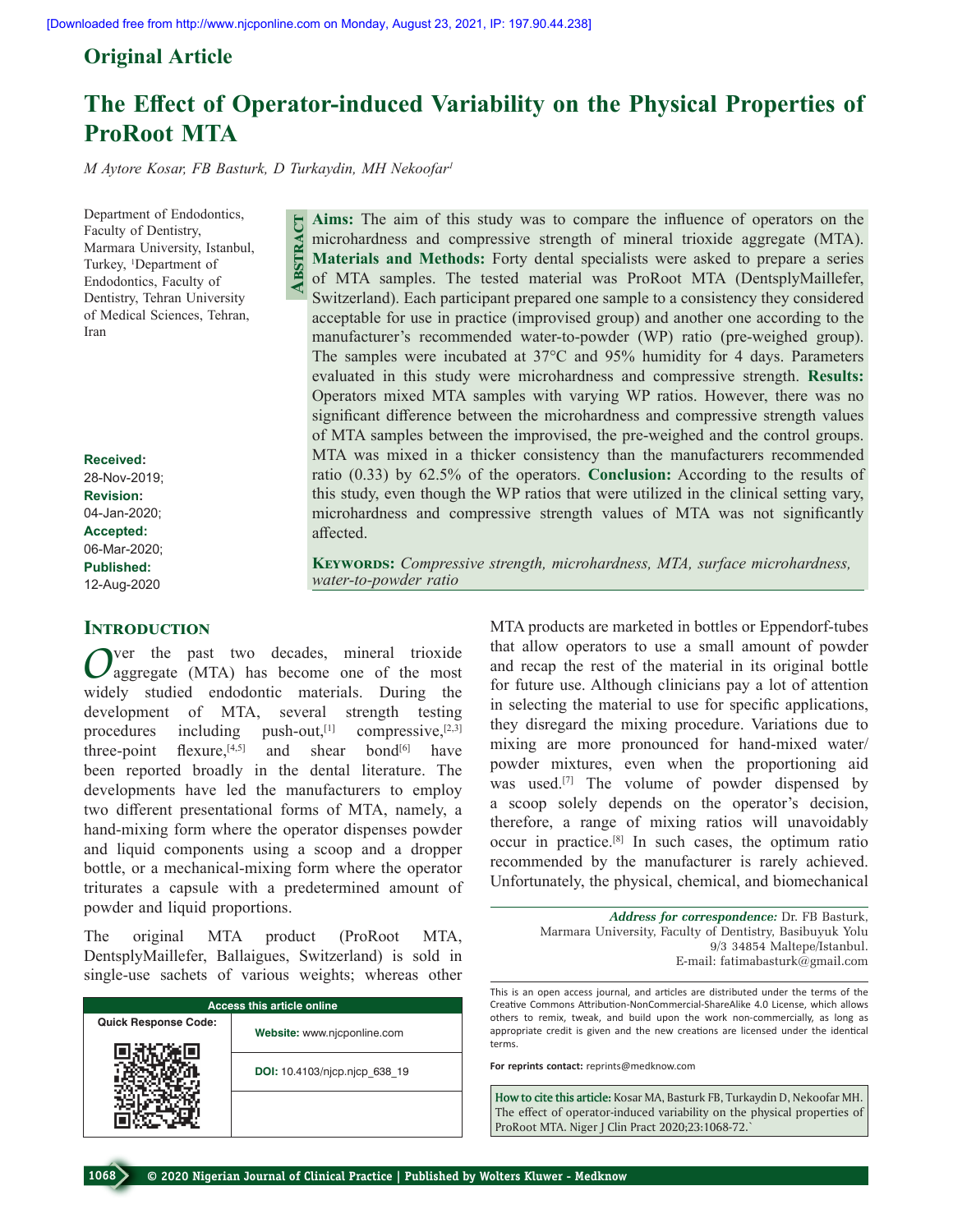properties of MTA are known to be dependent on the mixing regime applied.[2,9,10]

Billington *et al*. [11] and Fleming *et al*. [8] reported that a single operator could regularly achieve consistent mixes when manipulating dental cement, but disparities between different operators were significant. Although MTA is a widely‑used material, the issue as to whether this bioactive endodontic cement has a wide therapeutic range or not was addressed. The therapeutic range is the concentration of a drug at which the patient will experience the anticipated clinical outcome with a minimum of undesirable or adverse effects.[12] If the cement has low therapeutic range, it would react very sensitive even to low grade mixing errors.<sup>[7]</sup> Therefore, the material would need special clinical care during mixing. Low‑grade variations of mixing ratio are considered as  $10-20%$  and high-grade variations are considered as 40–60% changes caused by the inaccuracy of proportioning aids.<sup>[7]</sup> There are few investigations<sup>[10,13]</sup> concerning the effect of not‑recommended mixing ratios on the mechanical properties of ProRoot MTA.

The aim of the current study was to investigate the effect of incongruent mixing ratios routinely encountered clinically by different operators on selected properties of ProRoot MTA. The first hypothesis investigated was that the compressive strength and surface microhardness of MTA would be more susceptible to operator‑induced variability than those prepared with a predetermined amount of MTA. In addition, it was hypothesized that the preparation time of MTA would significantly increase when mixed with ratios employed by different operators compared with that of pre‑weighed MTA.

## **Materials and Methods**

#### **Specimen preparation**

The present study followed the methodology of Fleming *et al.*<sup>[8]</sup> Oral and written informed consent was taken from all study participants and ethics committee approval was obtained prior to commencing the study (Ethics Committee of Marmara University Health Sciences Institute approval no: 2016-111). Forty dental practitioners, specialized in endodontology (*n* = 24), pediatric dentistry (*n* = 7,) or maxillofacial surgery  $(n = 9)$  with a minimum of 3-year experience as a specialist, were asked to prepare a series of MTA samples of a standard luting consistency that they considered acceptable for use in practice.

In the improvised group, the operators added ProRoot MTA powder with a LOT number of 0000123922 from a packed sachet of 500 mg to 80 mL of distilled water on a glass slab. The materials were conditioned at room temperature 1 h prior to use. The MTA samples were

prepared by each dental practitioner and the weight of the unused MTA powder was determined and the WP mixing ratio calculated. The mixtures that the operator did not consider acceptable for use in their practice were discarded.

In the pre-weighed group, the operators added 240 mg of ProRoot MTA powder to 80 mL of distilled water to verify if the mixing regime, irrespective of the mixing ratio, had any effect on the results.

A control group  $(n = 10)$  was prepared by mixing 80 mL of liquid and 240 g of ProRoot MTA powder by a single operator.

The prepared MTA slurry was then transferred by each operator to propylene molds with internal dimensions of  $6.0 \pm 0.1$  mm high and  $4.0 \pm 0.1$  mm diameter. The excess material was removed. A wet cotton pellet was placed on the exposed surface of all specimens, and a damp paper towel was placed under the molds. The specimens were incubated at 37°C and fully saturated humidity for 4 days.

#### **Microhardness testing**

After 4 days, the specimens were removed from the molds. Specimens containing visible defects were discarded from the study. The specimens were wet polished at room temperature using a silicon carbide-based sandpapers of 1000, 1200, 1500, and 2000‑grit particle size (The MetaServ 250, Buehler, Germany) for microhardness testing.

The Vickers microhardness test of each specimen was performed using a Micro‑Vickers Hardness Tester Model 401MVD (WolpertWilson, Wolpert Wilson Instruments, Aachen, Germany) and a square‑based pyramid‑shaped diamond indenter with a full load of 100 g load with a dwell time of 10 s which formed a quadrangular depression with two equal orthogonal diagonals in the polished surface of the cement. Three indentations were made on each specimen and an average was calculated. The Vickers microhardness value was displayed on the digital read‑out of the microhardness tester.

#### **Compressive strength testing**

For compressive strength testing, the load was applied at a speed of 1 mm/min along the long axis of each specimen. The load at fracture of each specimen was noted, and its compressive strength was calculated in megapascals (MPa) according to the following formula:

#### $CS = 4 P/\pi D^2$

where CS is the compressive strength, P is the maximum force applied in newtons, and D is the mean diameter of the specimen in millimeters.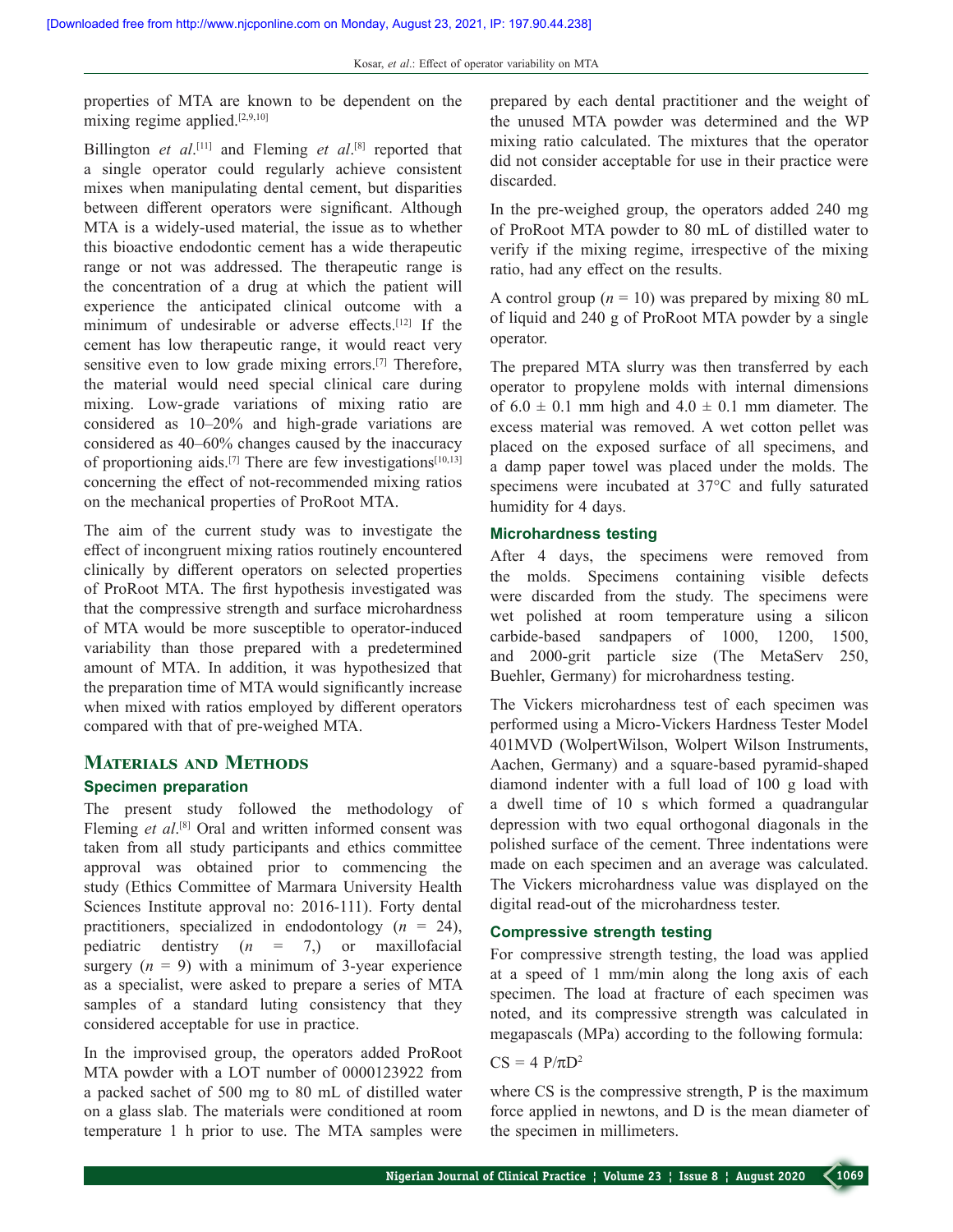#### **Preparation time**

The preparation time of MTA for both pre-weighed group and the improvised group were determined with a digital stopwatch. The stopwatch was initiated once the operator started mixing the material, and stopped when the operator no longer mixed the material.

#### **Statistical analysis**

After the Shapiro‑Wilk normality test was applied, the Kruskal-Wallis test was used to reveal whether there are significant differences between groups.

#### **Results**

The WP ratio of the specimens in the improvised group varied from 0.20 to 0.46 [Figure 1]. Of all operators, 62.5% mixed MTA in a thicker consistency  $(0.33 \pm 0.03)$ than the manufacturers recommended ratio (0.33). The operators also prepared a specimen using 80 mL of liquid and 240 g of MTA powder, which was the manufacturer's recommended ratio.

The mean microhardness values of the improvised group and the pre-weighed group were  $67.79 \pm 6.64$  HV and  $64.91 \pm 5.4$  HV, respectively. The control group samples recorded a mean microhardness value of  $64.32 \pm 4.04$  HV. There was no statistically significant difference between the control and the experimental groups in terms of microhardness values ( $P > 0.05$ ).



Figure 1: The water-to-powder ratio of MTA that was utilized in the improvised group



**Figure 2:** The mixing time of MTA for the improvised and pre-weighed use. The mixtures to groups with were discarded. groups

The mean compressive strength values of improvised and pre-weighed groups were  $60.64 \pm 16.83$  MPa and  $64.62 \pm 18.49$  MPa, respectively. For the control group; a mean compressive strength value of  $62.58 \pm 14.28$  MPa was recorded. There were no statistically significant differences were found between the groups in terms of compressive strength values ( $P > 0.05$ ).

Mixing time of MTA for each experimental group was also recorded [Figure 2]. The longest mixing time was recorded for the improvised group (171 s) whereas the shortest mixing time was 31 s in the pre‑weighed group. The average mixing times for the improvised and pre‑weighed groups were 86.4 and 55.6, respectively. For all the participants, the mixing time of MTA was shortened when a pre-weighed amount was given ( $P < 0.05$ ).

#### **Discussion**

In clinical practice, clinicians frequently estimate the amounts of water and powder chairside, thus deviating from the manufacturer's recommendations.<sup>[14]</sup> Our main objective was to see if this variation from the recommended guidelines could have an effect on the microhardness or the compressive strength of the material. There were no statistically significant differences between the experimental and control groups in terms of compressive strength and surface microhardness.

It has been suggested that simple mechanical tests cannot reflect the clinical situation.[7] However, they can be indicators for setting reaction and the strength of cement on various mixing ratios.[15] Strength is the amount of stress that is necessary to fracture a material. MTA strength can be an important factor, in certain applications where MTA would be subjected to occlusal loading.<sup>[16]</sup> Therefore, these tests can provide an insight as to whether these cement would need special clinical care during mixing procedure or not.

Fridland and Rosado<sup>[13]</sup> stated that beyond  $0.33$  ratio, the material was too liquid to manage and a 0.26 ratio was reported as the minimum that allowed a mix of putty‑like consistency to be manipulated. However, the dental specialists who participated in our study, with a minimum of 3 years' clinical experience, mixed and manipulated MTA with WP ratios as high as 0.46 and as low as 0.20. These ratios reflect the consistency of MTA that they found suitable for use in their practice. To simulate a more accurate clinical setting, each operator was asked to prepare as much sample as they desired until they considered the mixture acceptable for clinical use. The mixtures that the operators were not satisfied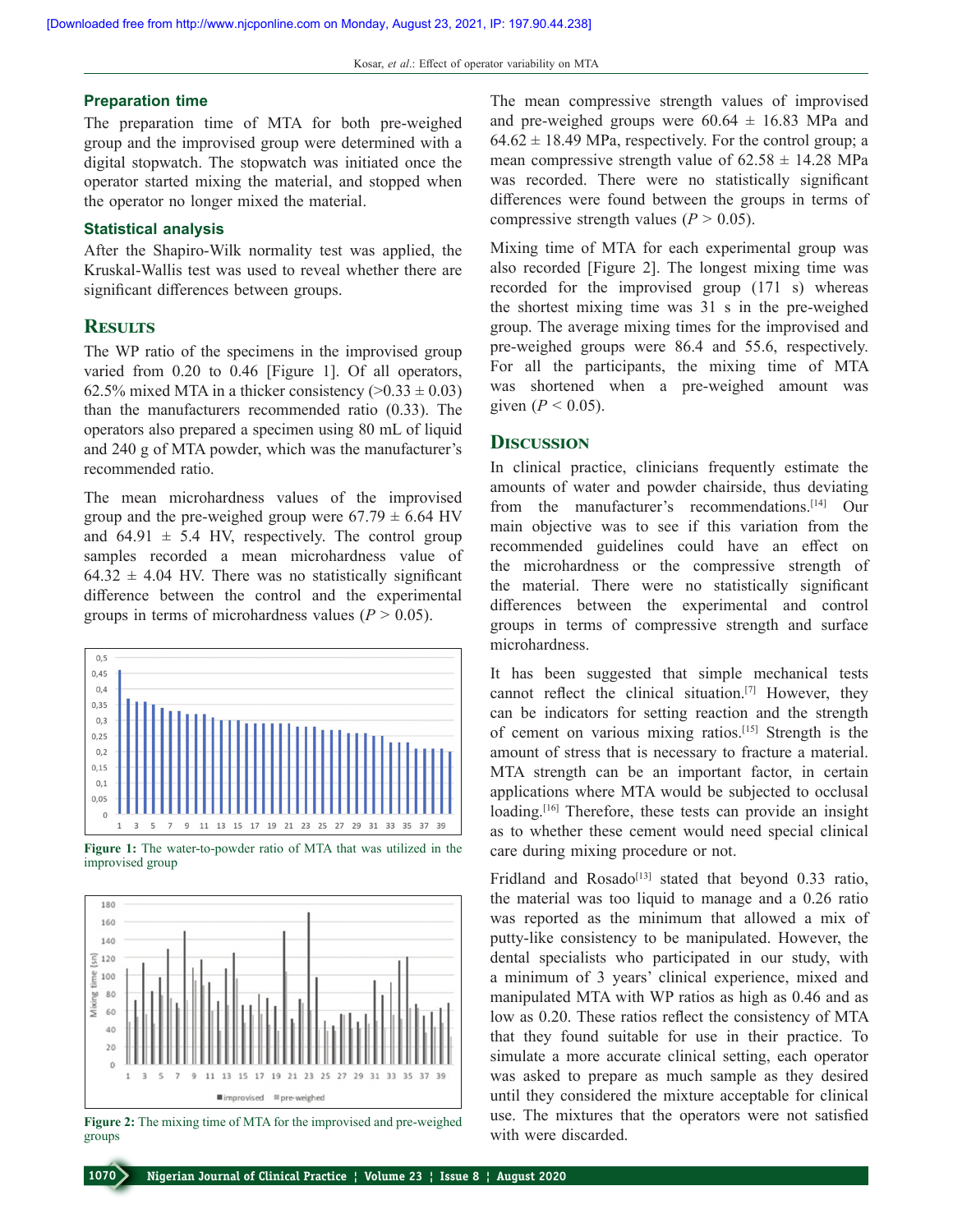The operators who participated in our study, mixed MTA with either up to 39% less or more powder. Behr *et al*. [7] reported that in the case of WP systems, operators tend to prepare the mix higher liquid content. A more fluid cement that was mixed with a 0.50 WP ratio increased the washout<sup>[17]</sup> and reduced the pushout bond strength of MTA Angelus.[18] An 0.40 WP ratio of the mixture also reduced the compressive strength of ProRoot MTA, MTA Angelus,<sup>[10]</sup> and calcium-enriched mixture  $(CEM)$ .<sup>[19]</sup> However, 25 out of 40 (62.5%) participants of our study mixed the material in a thicker consistency than the recommended WP ratio. Only one participant mixed MTA with a WP ratio exceeding 0.40 (0.46).

Shahravan *et al*.<sup>[20]</sup> evaluated the histologic pulp reaction to various mixing ratios of MTA as a pulp capping material in healthy human teeth, and reported that 0.28, 0.33, and 0.40 WP ratios of MTA had no significant differences on the histologic outcome of direct pulp capping on healthy pulps. For a microleakage study, Peliccioni et al.<sup>[21]</sup> filled the roots only with powder without any previous hydration. They reported that the absence of water addition did not affect the *in vitro*  sealing ability of ProRoot MTA. Hawley *et al*. [14] also mixed MTA with varying WP ratios of 0.26, 0.28, 0.30, and 0.35. They found no significant differences between differing WP ratios in terms of expansion of MTA. Our results revealed that deviating from the manufacturer's recommended WP mixing ratio in a clinical setting would have a negligible influence on the compressive strength or surface microhardness of MTA. MTA is likely to have a wide therapeutic range. The tested mechanical properties of MTA did not significantly change in case of inaccuracy of mixing ratios up to 39%. Operator‑induced variability is expected to be tolerated. Therefore, the first hypothesis was rejected.

Mixing time was shortened when the operators were given a pre‑weighed amount of MTA. The shortest mixing time was recorded for the pre-weighed group (31 s). The manufacturer recommends the operators to mix the material with the liquid for about 1 min to ensure all the powder particles are hydrated.[22] The average mixing time for the pre-weighed group was 55.62 s. However, when the participants were asked to prepare MTA to a consistency that they desired acceptable for clinical use, the material was mixed for 86.45 s on average. There was no correlation between the mixing time and the tested physical properties of MTA. However, it is recommended to examine the effect of mixing time on the overall performance of MTA.

#### **Conclusion**

Deviating from the manufacturer's recommended WP

mixing ratio in a clinical setting would have a negligible influence on the compressive strength or surface microhardness of ProRoot MTA. Mixing time was reduced when the operators were given a pre‑weighed amount of MTA. Future studies are needed to assess if the varying WP ratios that are utilized in the clinical setting would affect other properties of MTA or different bioactive endodontic types of cement.

#### **Declaration of Patient Consent**

The authors certify that they have obtained all appropriate participation consent forms. In the form, the participant(s) has/have given his/her/their consent for his/her/their images and other clinical information to be reported in the journal. The participants understand that their names and initials will not be published and due efforts will be made to conceal their identity, but anonymity cannot be guaranteed.

#### **Acknowledgments**

The authors deny any conflicts of interest related to this study. This study was funded by a university resident research grant numbered SAG‑C‑DUP‑131216‑0541.

# **Financial support and sponsorship**

Nil.

### **Conflicts of interest**

There are no conflicts of interest.

#### **References**

- 1. Silva EJNL, Carvalho NK, Guberman MRDCL, Prado M, Senna PM, Souza EM, *et al*. Push‑out bond strength of fast-setting mineral trioxide aggregate and pozzolan-based cements: ENDOCEM MTA and ENDOCEM Zr. J Endod 2017;43:801‑4.
- 2. Basturk FB, Nekoofar MH, Günday M, Dummer PM. The effect of various mixing and placement techniques on the compressive strength of mineral trioxide aggregate. J Endod 2013;39:111‑4.
- 3. Kayahan MB, Nekoofar MH, Kazandag M, Canpolat C, Malkondu O, Kaptan F, *et al*. Effect of acid‑etching procedure on selected physical properties of mineral trioxide aggregate. Int Endod J 2009;42:1004‑14.
- 4. Aggarwal V, Jain A, Kabi D. *In vitro* evaluation of effect of various endodontic solutions on selected physical properties of white mineral trioxide aggregate. Aust Endod J 2011;37:61-4. doi: 10.1111/j.17474477.2009.00211.x.
- 5. Basturk FB, Nekoofar MH, Gunday M, Dummer PM. Effect of various mixing and placement techniques on the flexural strength and porosity of mineral trioxide aggregate. J Endod 2014;40:441‑5.
- 6. Altunsoy M, Tanrıver M, Ok E, Kucukyilmaz E. Shear bond strength of a self‑adhering flowable composite and a flowable base composite to mineral trioxide aggregate, calcium-enriched mixture cement, and Biodentine. J Endod 2015;41:1691-5.
- 7. Behr M, Rosentritt M, Loher H, Kolbeck C, Trempler C, Stemplinger B, *et al*. Changes of cement properties caused by mixing errors: The therapeutic range of different cement types. Dent Mater 2008;24:1187‑93.
- 8. Fleming G, Marquis PM, Shortall A. The influence of clinically